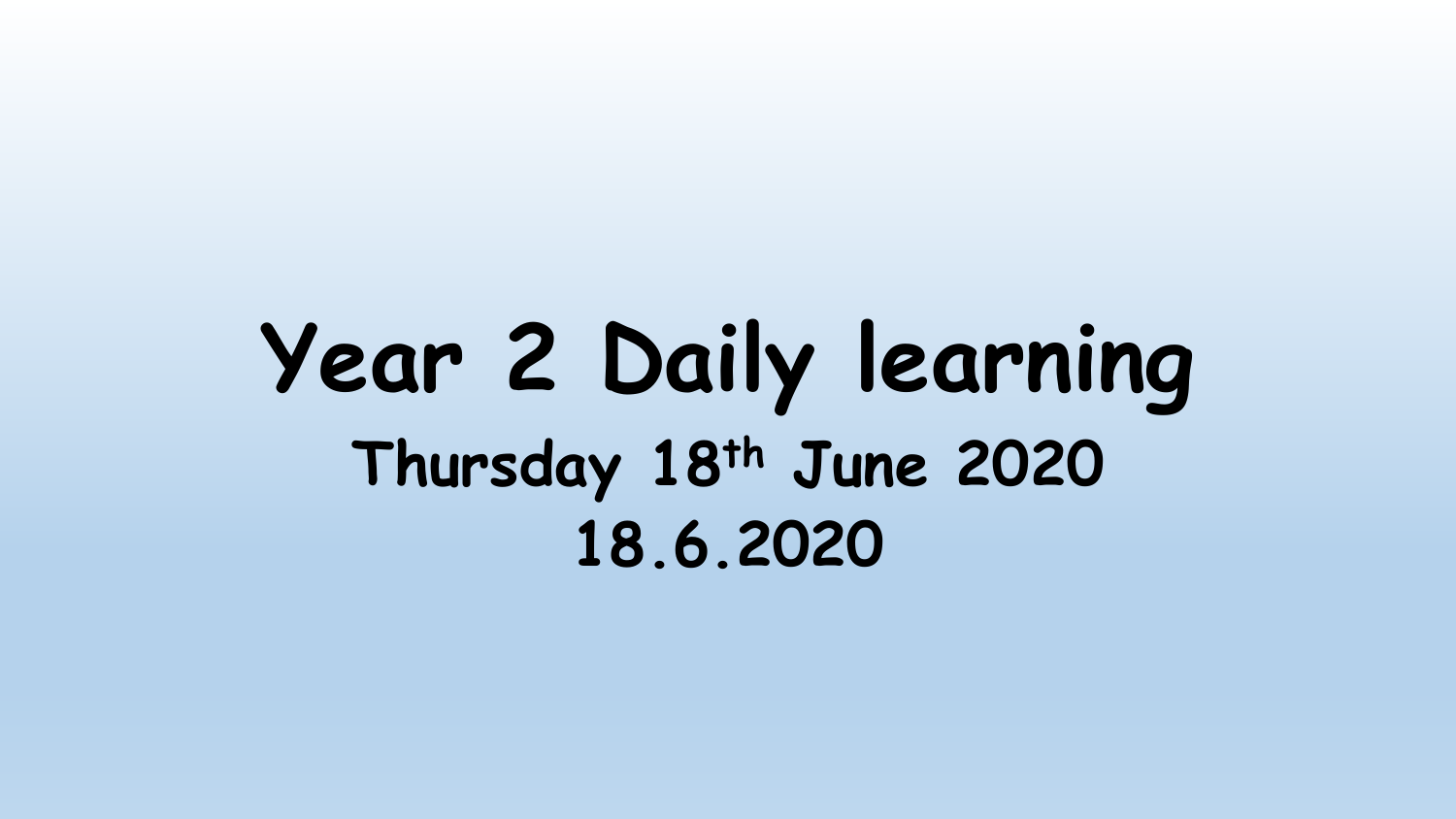# **Thursday 18.6.2020**

#### **Handwriting**

*Ned had to beg. Ned hid in a bed.*

**Spelling after again any**

**bath**

**because**

**Can you use one of our spellings in a sentence about Room on the Broom?**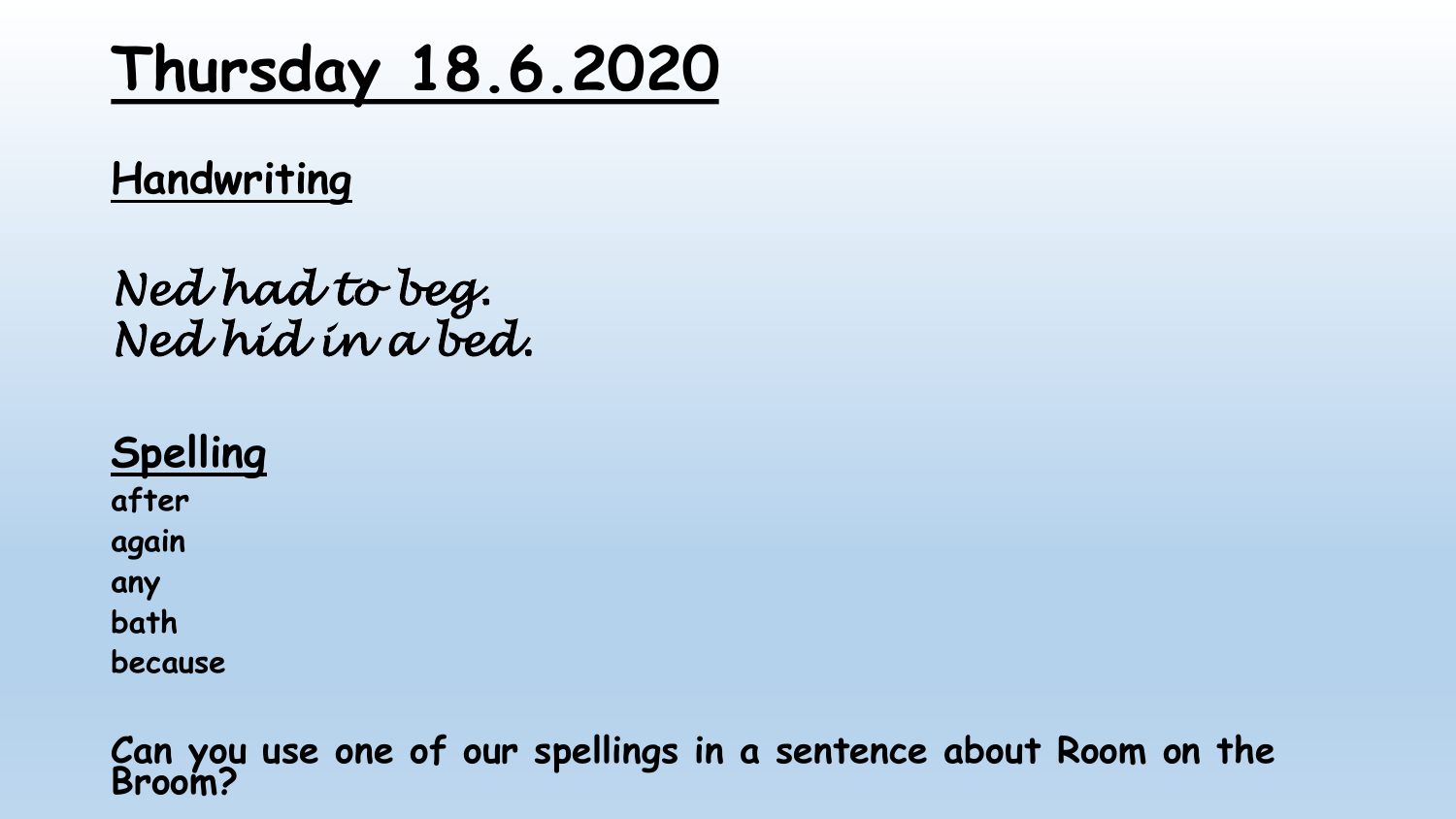#### **Punctuation ladder**

#### **Today's focus – question mark to end a sentence.**

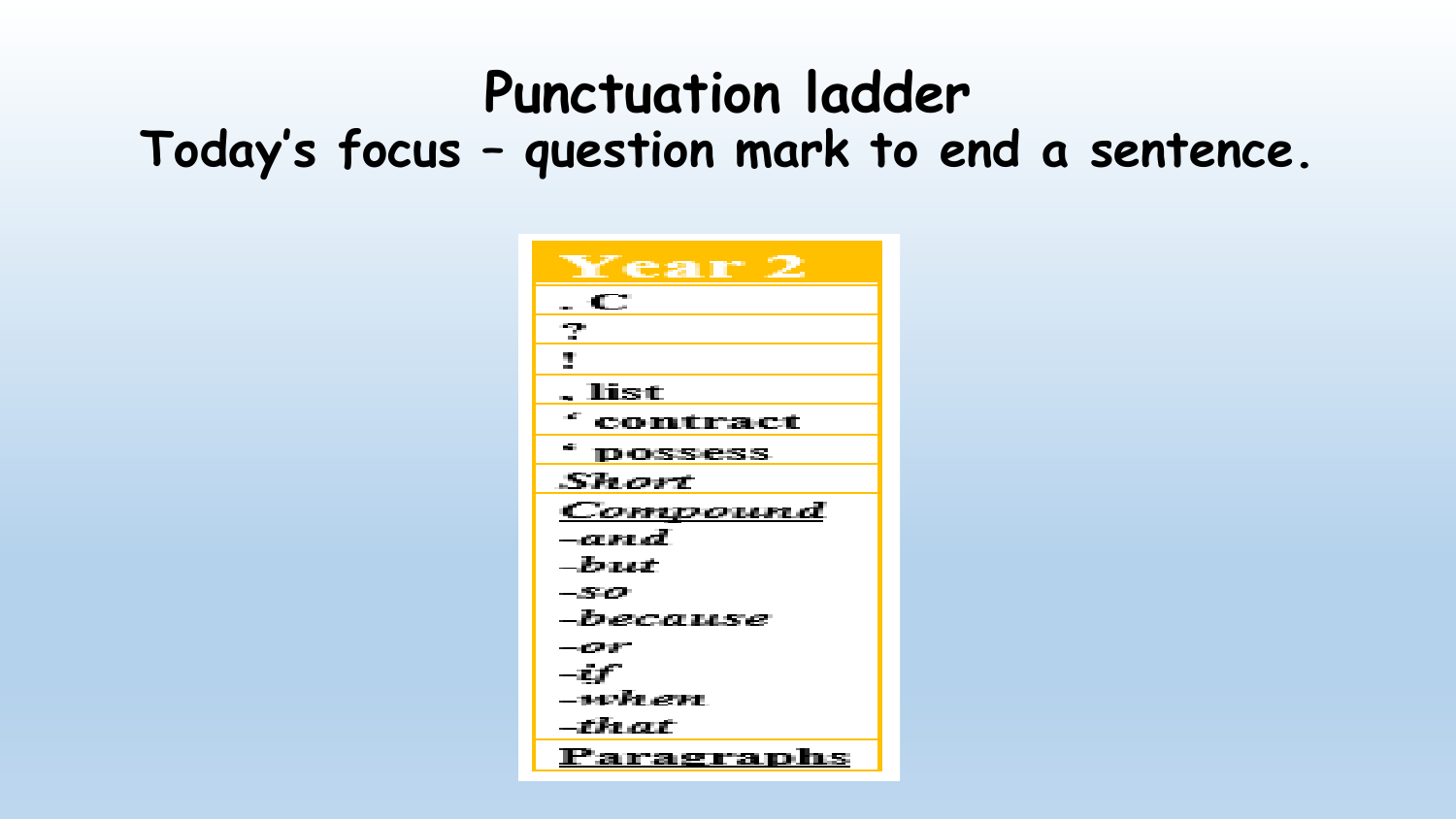### **Grammar, punctuation and spelling question mark to end a sentence.**

**Question marks are used to finish a sentence when you have written or asked a question.**

*What is the time?*

*How did you do that?*

*Why are you so tired?*

**<https://www.bbc.co.uk/bitesize/topics/z8x6cj6/articles/zcm3qhv>**

**Can you write some sentences which end with a question mark.**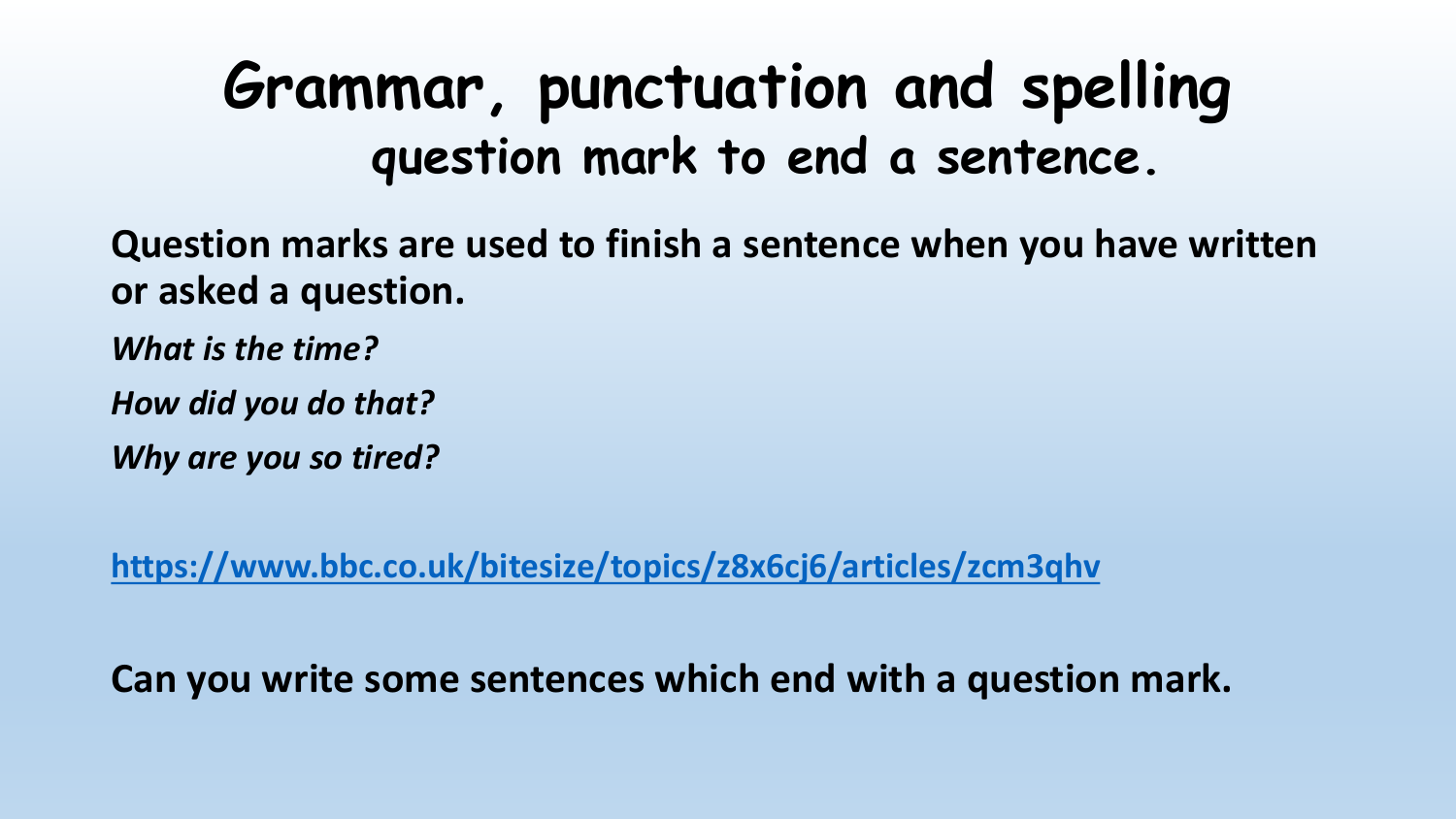### **Phonics – oa family**

#### **Today's focus is explore all the ways to make the oa sound (the oa family)**

### **oa,ow,oe**

**Can you find some words for each version of the sound and put them in some sentences. (Remember Geraldine the giraffe may be able to help) <https://www.youtube.com/watch?v=KCJyHN0IFE8> <https://www.youtube.com/watch?v=WPtNBSfCkJA>**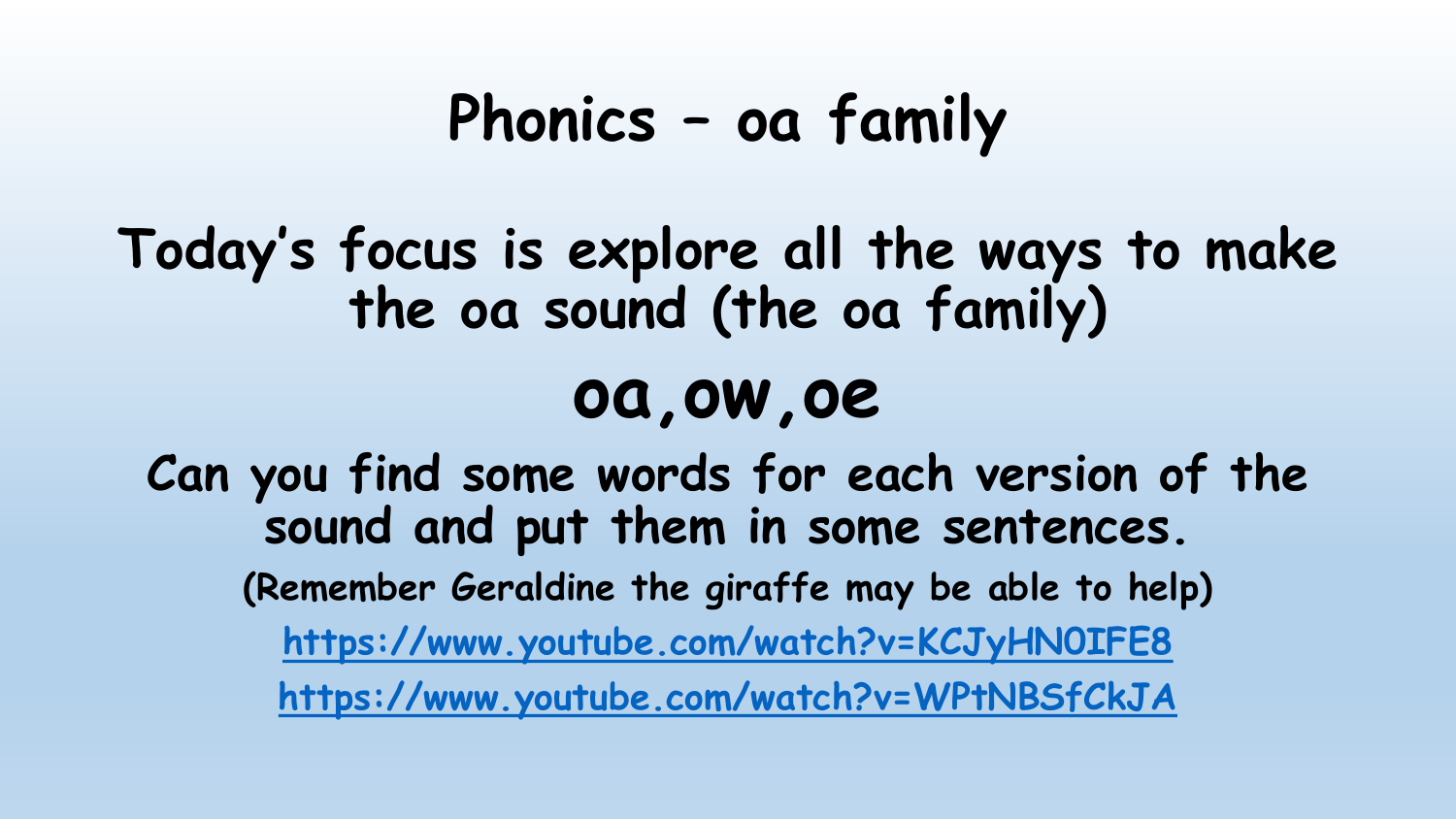### **This weeks writing and comprehension focus Room on the broom**

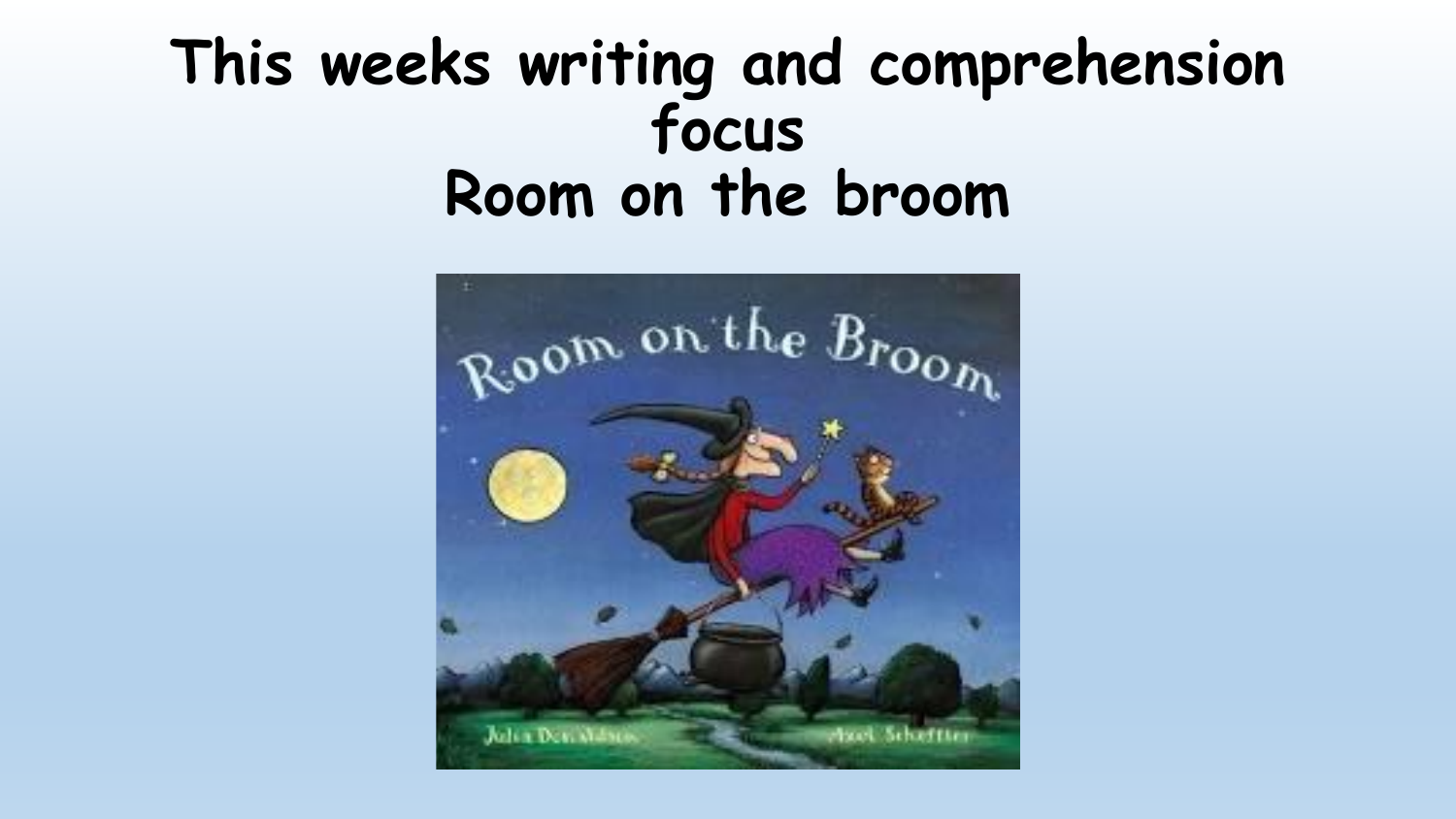# **Room on the Broom Reading comprehension**

Please can you read or watch a version of Room on the Broom and answer the following questions in full sentences.

<https://www.youtube.com/watch?v=qQTvJoR9u1s>

1. What did the bird say to the Witch when he first met her?

2. Which word describes the noise the broom made when it takes off?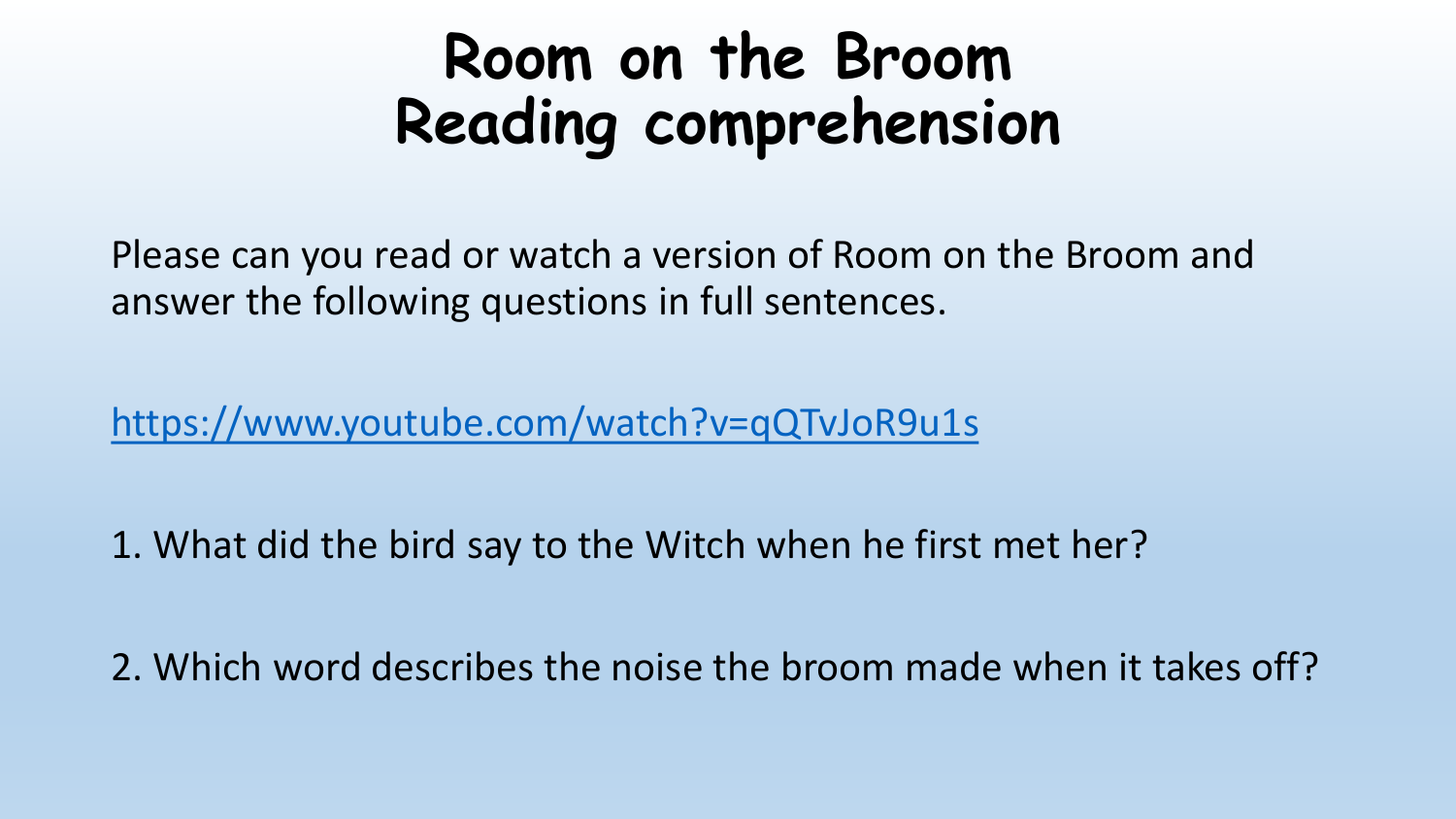# **Room on the Broom writing activity**

Can you create a new page for the story and introduce a new animal who finds something else the Witch has dropped. Write the new page with correct punctuation. Illustrate if you wish too.

*>Which item has the Witch dropped? >Which new animal finds the item? >How can you describe the animal? >Remember key punctuation (use punctuation ladder).*

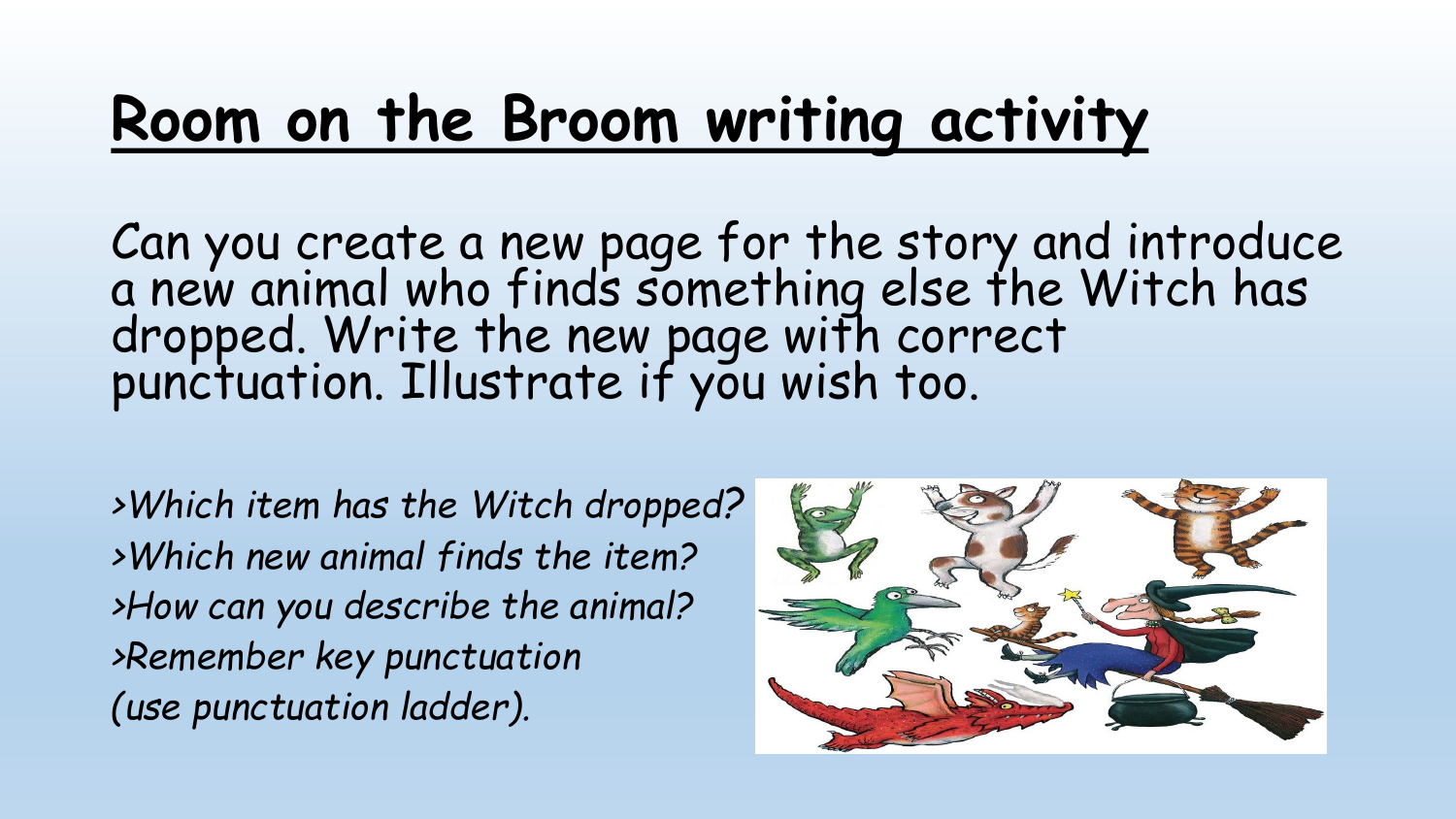# **Maths - Fluent in five**

**Please try to answer these questions in 5 minutes. Please show your answers and workings (if needed next to your answer).**

- 1.  $-$  **+ 10 = 20**
- **2. 60 – 30 =**
- **3. 50 + 40 =**
- **4. 10 x 6 =**
- **5. Divide (share) equally 40 by 5 =**
- **6. 74 + 30 =**
- **7. 96 – 10 =**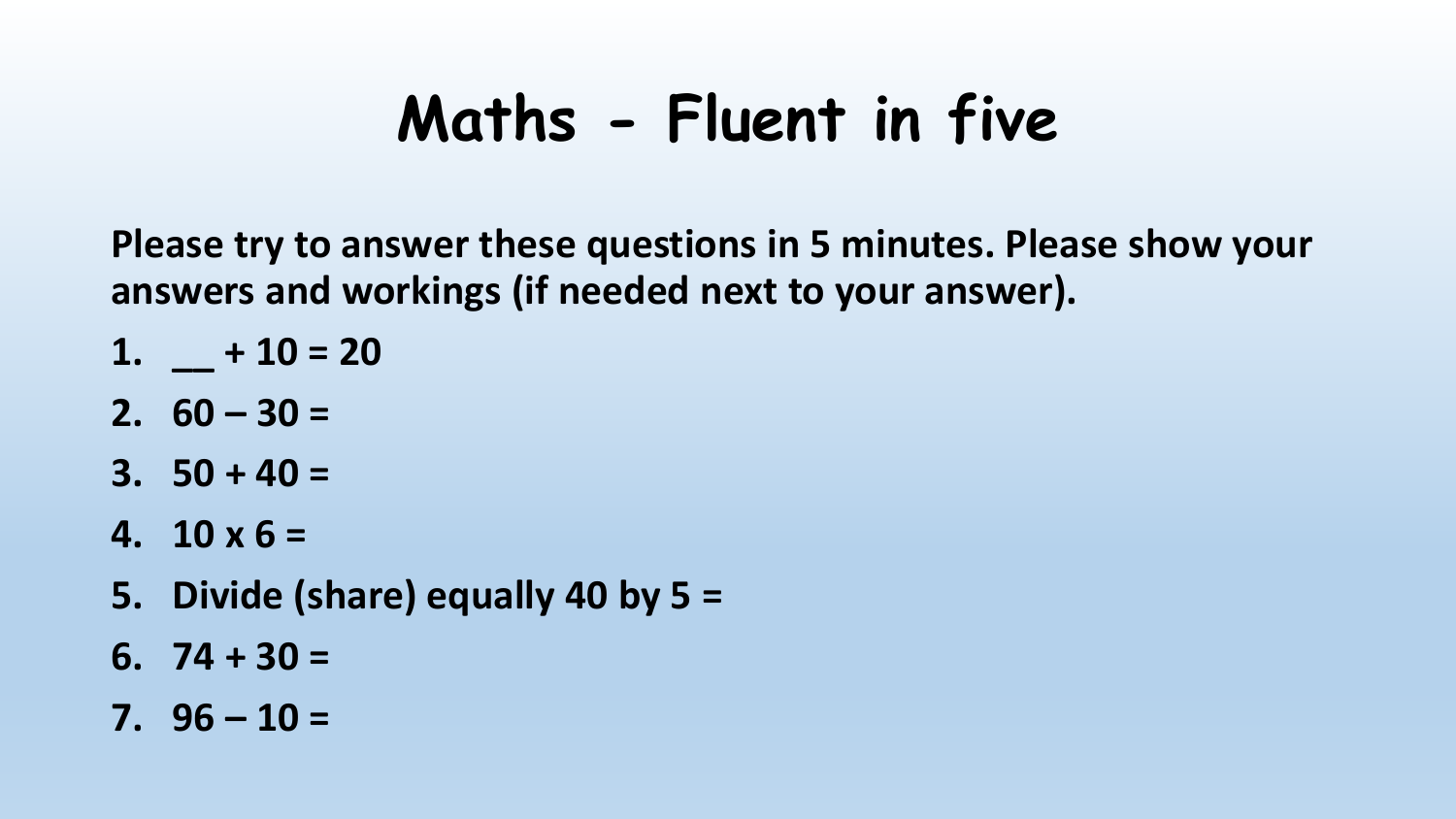# **Maths**

**Today our learning focus is look at patterns with 2D and 3D shapes.**

**Please use White rose maths website, year 2 home learning and watch teaching presentation then follow links to BBC bitesize for worksheets and extra learning activities.**

**<https://whiterosemaths.com/homelearning/year-2/>**

**<https://www.bbc.co.uk/bitesize/articles/z338bqt>**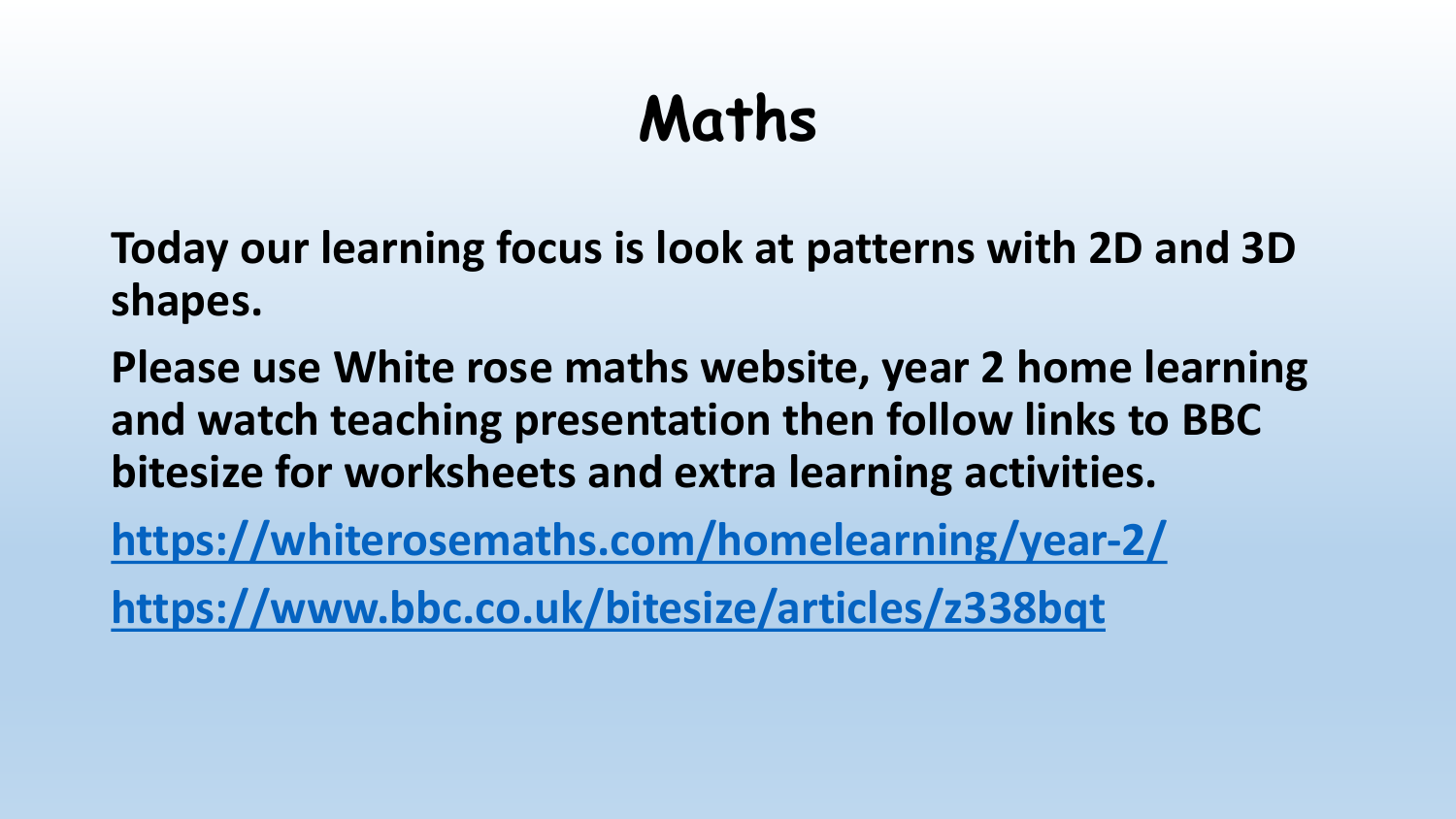## BBC Newsround

Please watch today's Newsround and discuss some of the stories and issues with your family.

[https://www.bbc.co.uk/newsround/news/watch\\_newsround](https://www.bbc.co.uk/newsround/news/watch_newsround)

Which story did you find the most interesting? Which led to most discussion? Do you have any news to tell us?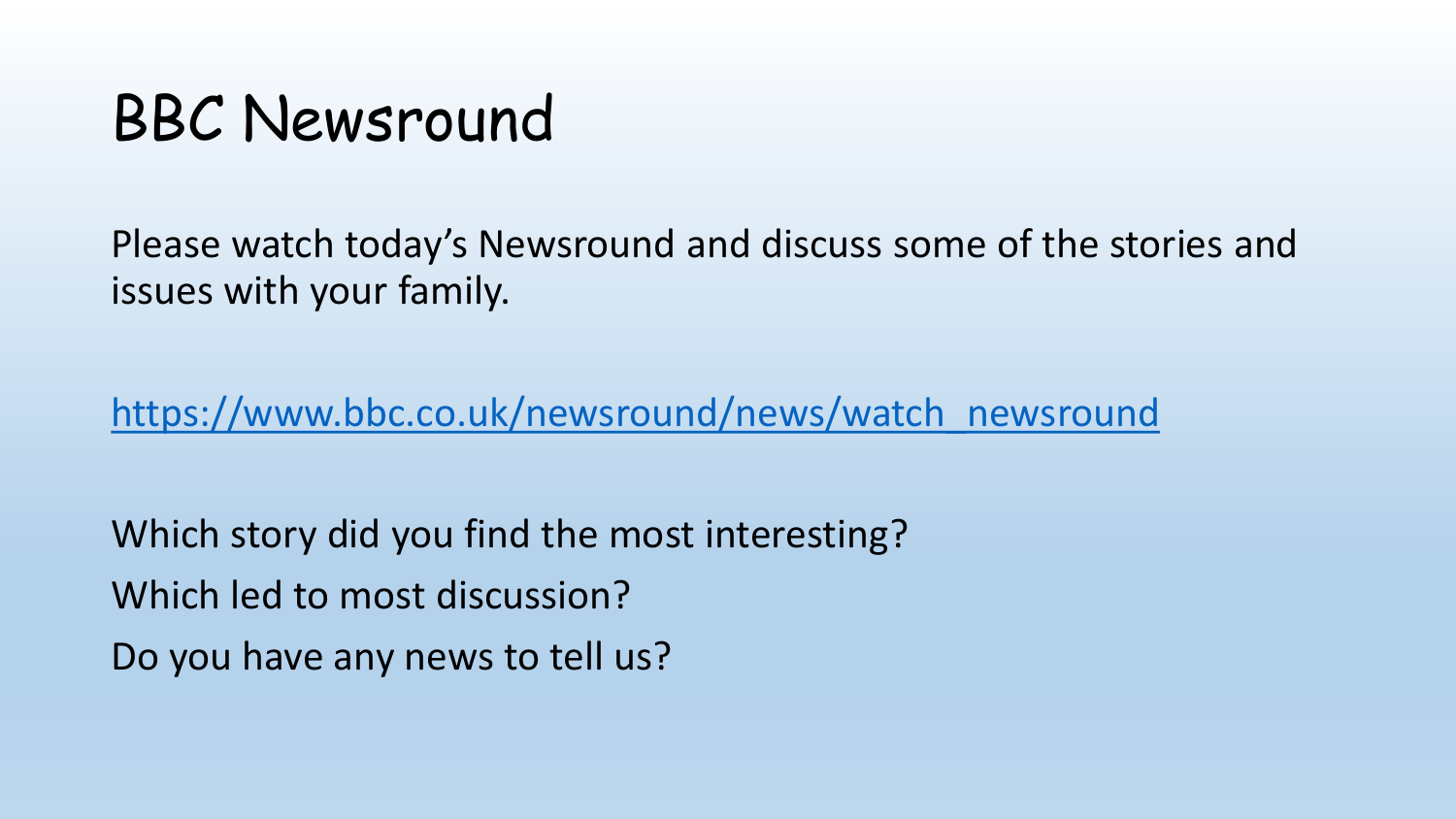# **PSHE**

#### **Relationships – Piece 4**

**Vocabulary** 

Trust

Trustworthy

Honesty

Reliability



What does it mean to trust someone? Who are the people you can trust? How do you know if you can trust someone?